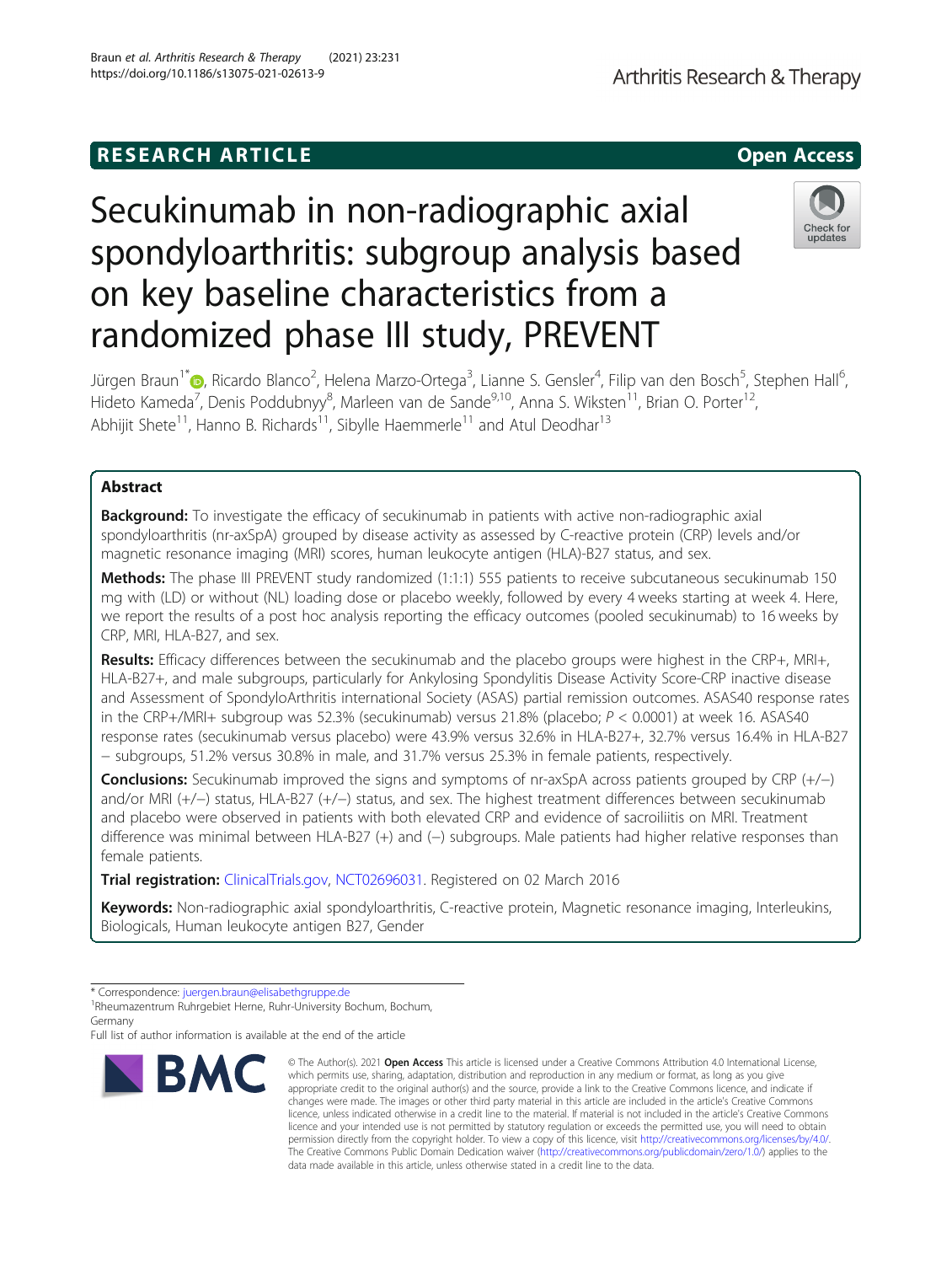#### Background

Axial spondyloarthritis (axSpA) is a chronic inflammatory disease, with an estimated prevalence of no less than 0.5% in the global population  $[1]$  $[1]$ . AxSpA is categorized into radiographic axSpA (r-axSpA) or ankylosing spondylitis (AS) and non-radiographic axSpA (nraxSpA) based on the presence of definite structural changes on radiographs of the sacroiliac joints (SIJs). Nr-axSpA may progress to r-axSpA or AS over the course of the disease. Spinal inflammation can be visualized using magnetic resonance imaging (MRI) and new bone formation using conventional radiography [\[2](#page-8-0)–[8](#page-9-0)]. Patients with nr-axSpA can show a comparable disease activity and burden as patients with r-axSpA or AS. The rate of progression from nr-axSpA to AS varies over the years, with a lifetime risk of progression of approximately 50% [[8](#page-9-0)–[13](#page-9-0)].

The presence of objective signs of inflammation (elevated C-reactive protein [CRP] levels and/or evidence of sacroiliitis on MRI) is important prognostic indicators for nr-axSpA, as patients with elevated CRP levels and/ or positive MRI findings are more likely to develop definite radiographic changes in a later stage of the disease [[8,](#page-9-0) [9,](#page-9-0) [13](#page-9-0)–[15\]](#page-9-0). Clinical assessments of disease activity and predictors of good response to treatment are essential for the management of nr-axSpA, irrespective of the presence or absence of radiographic changes [\[5](#page-8-0), [13,](#page-9-0) [15](#page-9-0)]. Other predisposing factors include human leukocyte antigen (HLA)-B27 and sex. HLA-B27 positivity is a predictor of radiographic progression in nr-axSpA, with male patients more prone to disease progression  $[3, 7-10]$  $[3, 7-10]$  $[3, 7-10]$  $[3, 7-10]$  $[3, 7-10]$  $[3, 7-10]$ .

Non-steroidal anti-inflammatory drugs (NSAIDs) are used as first-line therapy in patients with axSpA. Tumor necrosis factor inhibitors (TNFi) are recommended in patients with active axSpA and objective signs of inflammation despite treatment with NSAIDs [[15](#page-9-0), [16](#page-9-0)]. In the updated Assessment of SpondyloArthritis international Society and European League Against Rheumatism (ASAS-EULAR) and the American College of Rheumatology, Spondyloarthritis Research and Treatment Network and Spondylitis Association of America (ACR-SPARTAN-SAA) treatment recommendations, interleukin (IL)-17 inhibitors are recommended in patients with axSpA in case of primary non-response to TNFi [\[15](#page-9-0), [16](#page-9-0)]. Secukinumab, a human monoclonal antibody that directly inhibits IL-17A, has demonstrated sustained improvement in the signs and symptoms of AS over 5 years [[17](#page-9-0)–[19](#page-9-0)]. PREVENT is a phase III study of secukinumab in patients with active nr-axSpA [[20\]](#page-9-0). In this study, secukinumab 150 mg significantly improved the signs and symptoms of nr-axSpA through week 52. Abnormal CRP levels and MRI evidence of inflammation in the SIJs at baseline may influence the efficacy of biologics in patients with axSpA, along with HLA-B27 status and sex [[15,](#page-9-0) [21](#page-9-0)–[31](#page-9-0)]. Elevated CRP, MRI evidence of SIJ inflammation, HLA-B27 positivity, and male sex are known predictors of better treatment response to biologic disease-modifying anti-rheumatic drugs (bDMARDs) [[21](#page-9-0)–[31](#page-9-0)]. It is therefore of particular interest to further elucidate the influence of these factors on the efficacy of secukinumab. Here, we report the results of an exploratory efficacy analysis through week 16 in patients grouped by CRP and/or MRI status (+/−), HLA-B27 status (+/−), and sex (male or female) at screening from the PREVENT study.

#### Methods

#### Study design

PREVENT (NCT02696031) was a 2-year randomized, double-blind, placebo-controlled phase III study with an extension phase of up to 2 years in patients with nraxSpA. The study was conducted across 130 sites in 24 countries. Detailed inclusion and exclusion criteria and study design have been reported previously [[20\]](#page-9-0).

The study protocol was reviewed and approved by the independent ethics committee or institutional review board for each participating center. The study was conducted according to the International Council for Harmonization E6 Guideline for Good Clinical Practice that has its origin in the Declaration of Helsinki [\[32](#page-9-0)]. Written informed consent was obtained from all participants. Data were collected in accordance with the Good Clinical Practice guidelines by the study investigators and analyzed by the sponsor.

#### Participants

Patients (aged  $\geq$  18 years) with active axSpA fulfilling the ASAS classification criteria for nr-axSpA (inflammatory back pain for  $\geq 6$  months, disease onset at < 45 years of age and sacroiliitis on MRI with  $\geq 1$  SpA feature or HLA-B27+ status with  $\geq$  2 SpA features) plus objective signs of inflammation (MRI with SIJ inflammation [by central reading] and/or high-sensitivity CRP [hsCRP] levels of > upper limit of normal [ULN; hsCRP of > 5 mg/L as defined by the central laboratory]) were included. This eligibility criterion for MRI was based on a qualitative assessment (yes or no) from a single centralized read at baseline. At randomization, patients were stratified according to the objective signs of inflammation based on their CRP and MRI status (CRP+/MRI+, CRP+/MRI−, and CRP−/MRI+) at screening. CRP+ was defined as a value above ULN (hsCRP of  $>$  5 mg/L) as determined by the central laboratory. MRI+ was defined by the presence of inflammatory lesions on the SIJs according to the ASAS-Outcome Measures in Rheumatology Clinical Trials (OMERACT) definition as assessed by a central reader [\[33](#page-9-0)].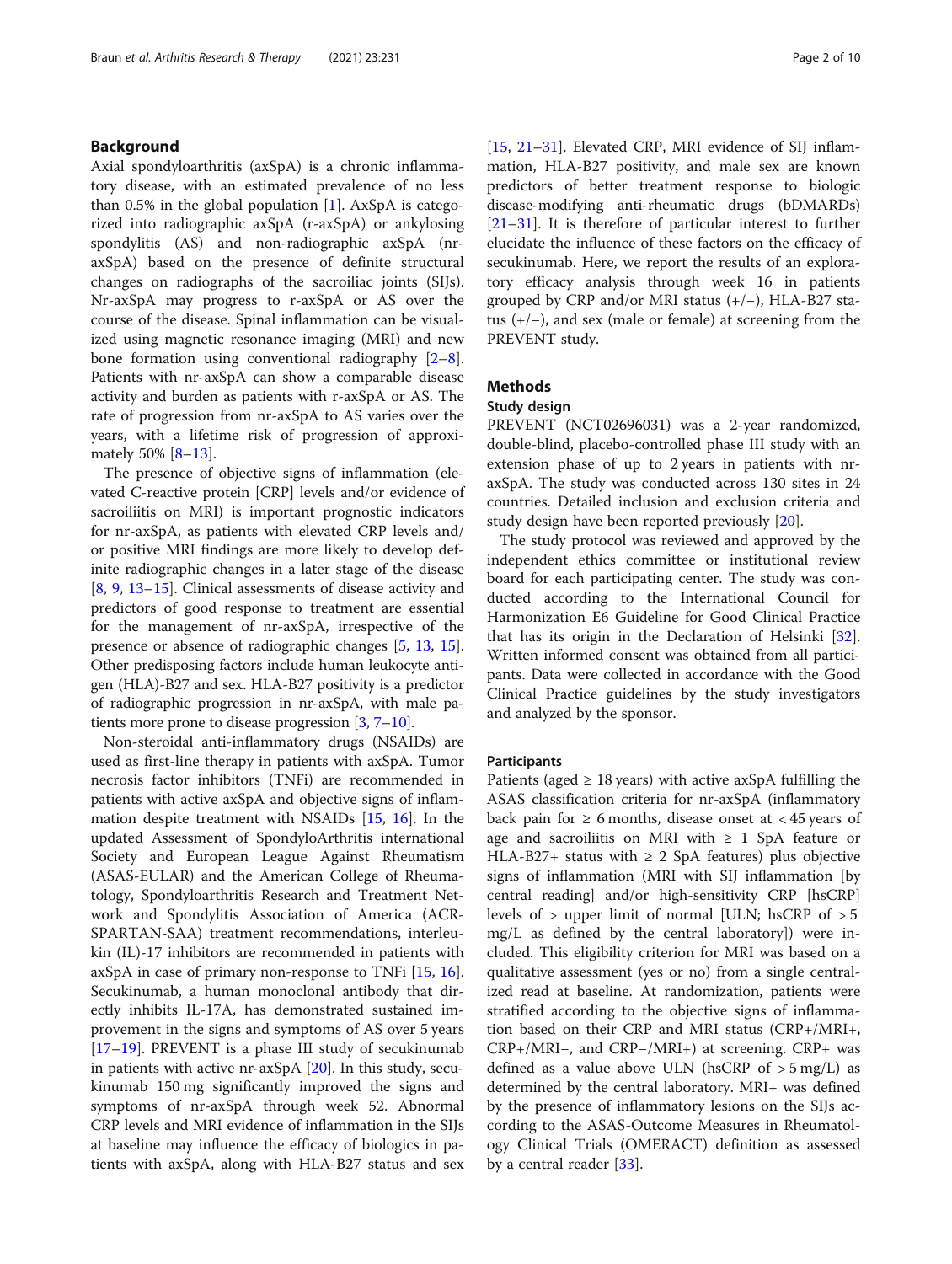The MRI scoring for the SIJ images was performed as defined in the imaging charter for the PREVENT study. As part of the screening process, the SIJ images were assessed by one of three reading experts assigned to the study for signs of inflammation. For the efficacy assessments, the SIJs were assessed according to the validated Berlin Active Inflammatory Lesions Scoring by two fully blinded independent central readers; the most discrepant cases (10%) were adjudicated by a third reader [[34\]](#page-9-0). The mean baseline SIJ edema score using observed data for all patients was 2.5 for the secukinumab 150 mg with loading (150 mg LD) group, 2.1 for the secukinumab 150 mg without loading (150 mg NL) group, and 2.5 for the placebo group, thus  $\sim$  10% of the total score (Berlin Active Inflammatory Lesions Scoring of 0–24). The median of the scores was  $\sim$  2, and a cutoff of  $\geq$  2 was therefore used for the further subgroup analysis of patients with positive MRI findings at baseline.

Patients previously treated with a TNFi (no more than one) could participate if they had an inadequate response or were intolerant. Patients could continue to receive the following medications at a stable dose: sulfasalazine  $( \leq 3$ g/day), methotrexate ( $\leq$  25 mg/week), corticosteroids ( $\leq$ 10 mg/day prednisone or equivalent), and NSAIDs.

The key exclusion criteria included evidence of radiographic sacroiliitis per the modified New York criteria for AS (assessed centrally) and active ongoing inflammatory conditions other than axSpA. Details of the eligibility criteria have been published previously [\[20](#page-9-0)].

#### Interventions

Eligible patients were randomly (1:1:1) allocated to receive subcutaneous (s.c.) secukinumab 150 mg LD, s.c. secukinumab 150 mg NL, or placebo at baseline and weeks 1, 2, and 3, followed by every 4 weeks starting at week 4. The 150 mg NL group received placebo at weeks 1, 2, and 3 to maintain blinding. The treatment blinding for all investigators, site personnel, and patients was maintained until week 52.

#### Efficacy assessments

Exploratory efficacy assessments at week 16 included ASAS40, Bath Ankylosing Spondylitis Disease Activity Index (BASDAI) 50, ASAS partial remission (PR), and Ankylosing Spondylitis Disease Activity Score-CRP (ASDAS-CRP) inactive disease (ID) response rates in the overall population independently grouped by MRI (+/−) status, CRP  $(+/-)$  status, HLA-B27  $(+/-)$  status, and sex (male or female) at screening. Treatment difference in ASAS40 responses between secukinumab and placebo was assessed in patients grouped by MRI status  $(+/-)$ , CRP status (+/−), HLA-B27 status (+/−), and sex (male or female) at screening. Efficacy assessments according to the randomization stratification (CRP+/MRI+, CRP+/ MRI−, and CRP−/MRI+ at screening) included ASAS40, BASDAI50, ASAS PR, and ASDAS-CRP ID response rates and the mean change from baseline in total BAS-DAI and Bath Ankylosing Spondylitis Functional Index (BASFI) scores through week 16. The proportion of patients (male versus female) achieving ASAS40, BAS-DAI50, ASAS PR, and ASDAS-CRP ID responses was assessed for the subgroups through week 16. In addition, ASAS40, ASAS PR, and ASDAS-CRP ID response rates at week 16 were also assessed in the CRP−/MRI+ subgroup by screening the SIJ MRI scores  $(< 2$  or  $\geq 2$ ).

#### Statistical analysis

Data for secukinumab are presented pooled (150 mg LD plus NL) versus placebo up to week 16. Subgroup analyses based on CRP, MRI, HLA-B27 status, and sex at screening are exploratory, and only the percentage response or the mean change from baseline data are presented. While the analyses were not powered for formal statistical testing, inferential statistics and estimated means and proportions with 95% confidence intervals (CIs) are presented for the interest of the reader. Notably, all P values presented are unadjusted for multiplicity. Analyses were performed on the full analysis set, which comprised all patients who were randomized and had study treatment assigned. The details of the sample size calculation and statistical analysis have been reported previously [[20\]](#page-9-0). Missing values were imputed as non-responders for binary variables and via mixed-effects model repeated measures (valid under the missing at random assumption) for continuous variables up to week 16.

#### Results

Demographic and baseline disease characteristics were comparable across the treatment groups and reported previously [\[20](#page-9-0)]. At baseline, 54.1% (300/555) of the patients were female, 68.8% (382/555) were HLA-B27+, 56.9% (316/555) had elevated hsCRP levels ( $\geq$  5 mg/L), and 73% (405/555) had SIJ inflammation on MRI. According to the stratification, 29.9% (166/555) of the overall population was CRP+/MRI+, 27.7% (154/555) was CRP+/MRI−, and 42.3% (235/555) was CRP−/MRI+. The median (minimum–maximum) hsCRP level (mg/L) was 12.2 (7.5–31.9) in the CRP+/MRI+ subgroup, 11.4 (7.7–28.4) in the CRP+/MRI− subgroup, and 2.2 (1.2– 3.7) in the CRP−/MRI+ subgroup. The proportion of male and female patients by screening MRI scores (< 2 or ≥ 2) were  $46.7\%$  (< 2; 49/105) and  $56.2\%$  (< 2; 73/130), and 53.3% ( $\geq$  2; 56/105) and 43.9% ( $\geq$  2; 57/130), respectively, in the CRP−/MRI+ subgroup. The number of patients in the pooled secukinumab versus placebo group by sex for all subgroups is presented in Supplement Table  $S1$ . By week 24, 5% (28/555) of the patients had missing data.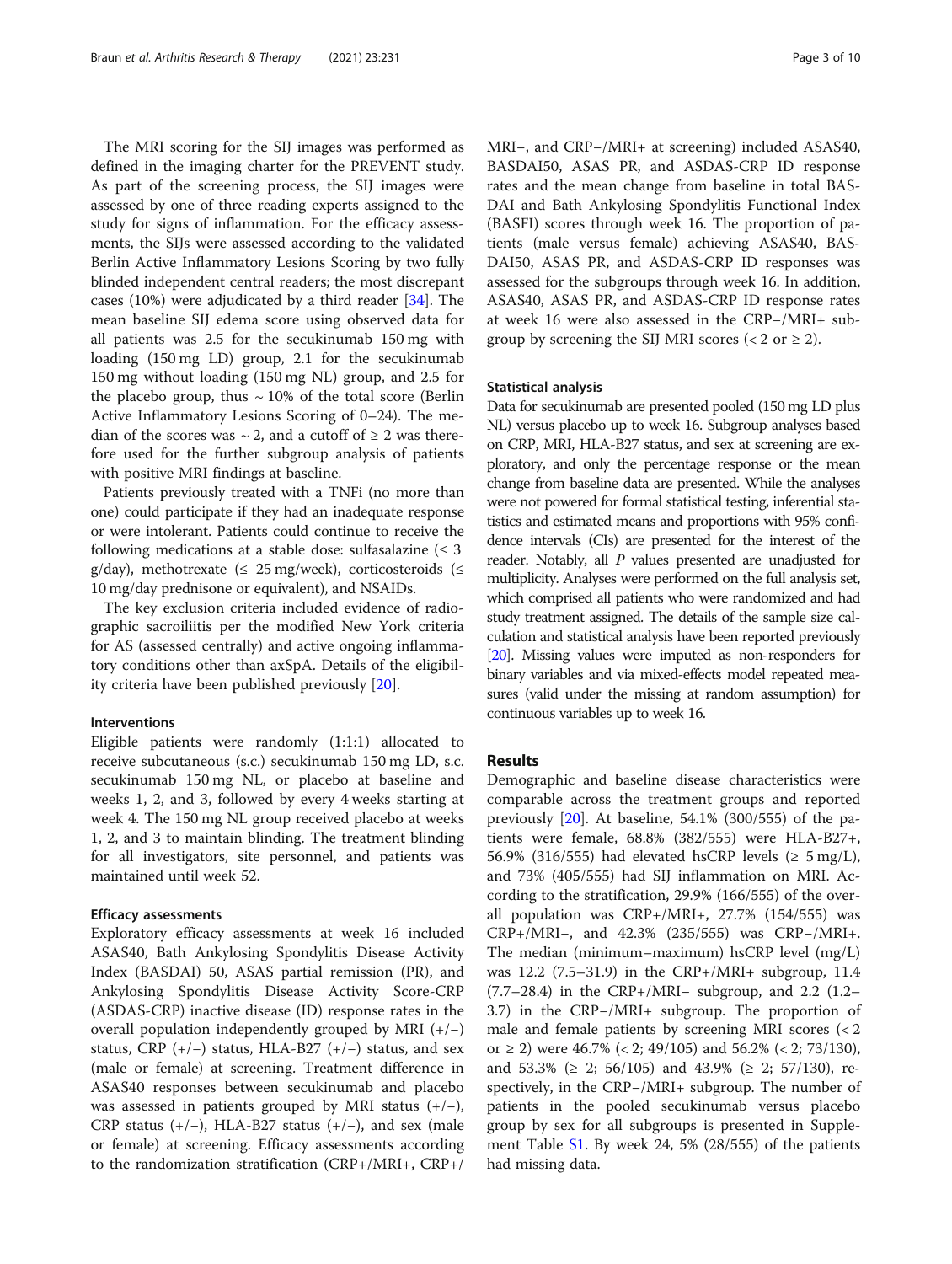The primary and all key secondary endpoints at week 16 were met and have been reported previously [[20](#page-9-0)]. The proportion of patients achieving ASAS40, BASDAI50, ASAS PR, and ASDAS-CRP ID responses in the pooled secukinumab group versus the placebo group across the individual MRI, CRP, HLA-B27, and sex subgroups are shown in Table 1, with the highest responses observed in the CRP+, MRI+, HLA-B27+, and male subgroup at week 16.

Absolute treatment differences in ASAS40 responses at week 16 between pooled secukinumab and placebo by MRI, CRP, HLA-B27 status, and by sex are shown in Fig. [1](#page-4-0). Treatment differences between secukinumab and placebo were highest in patients with MRI+ and CRP+ at screening (Fig. [1A](#page-4-0)). Treatment responses between secukinumab and placebo were comparable in patients who were HLA-B27− compared with those who were HLA-B27+ at screening with overlapping CIs (Fig. [1B](#page-4-0)). Treatment

|  |  |  |  | <b>Table 1</b> Key efficacy outcomes by independent subgroups at screening analyzed at week 16 |  |  |  |
|--|--|--|--|------------------------------------------------------------------------------------------------|--|--|--|
|--|--|--|--|------------------------------------------------------------------------------------------------|--|--|--|

| Endpoints, % responders (n/M) | <b>Subgroups</b> | Pooled secukinumab 150 mg     | Placebo       |
|-------------------------------|------------------|-------------------------------|---------------|
| ASAS40                        | $CRP+$           | 44.5 (94/211)                 | 26.7 (28/105) |
|                               | $CRP-$           | 34.8 (55/158)                 | 29.6 (24/81)  |
|                               | $MRI+$           | 42.9 (114/266)                | 27.3 (38/139) |
|                               | $MRI -$          | 34.0 (35/103)                 | 29.8 (14/47)  |
|                               | <b>HLA-B27+</b>  | 43.9 <sup>‡</sup> (111/253)   | 32.6 (42/129) |
|                               | HLA-B27-         | $32.7^{\ddagger}$ (37/113)    | 16.4(9/55)    |
|                               | Male             | $51.2^{\frac{6}{5}}$ (84/164) | 30.8 (28/91)  |
|                               | Female           | 31.7 (65/205)                 | 25.3 (24/95)  |
| BASDAI50                      | $CRP+$           | $40.3$ <sup>*</sup> (85/211)  | 19.0 (20/105) |
|                               | $CRP-$           | 33.5 (53/158)                 | 23.5 (19/81)  |
|                               | $MRI+$           | 38.7 (103/266)                | 19.4 (27/139) |
|                               | $MRI -$          | 34.0 (35/103)                 | 25.5 (12/47)  |
|                               | <b>HLA-B27+</b>  | $41.5^{\dagger}$ (105/253)    | 24.8 (32/129) |
|                               | HLA-B27-         | $29.2^6$ (33/113)             | 10.9(6/55)    |
|                               | Male             | 45.1 <sup>§</sup> (74/164)    | 26.4 (24/91)  |
|                               | Female           | $31.26$ (64/205)              | 15.8 (15/95)  |
| <b>ASAS PR</b>                | $CRP+$           | 23.7 (50/211)                 | 6.7 (7/105)   |
|                               | $CRP-$           | 18.4 <sup>§</sup> (29/158)    | 7.4 (6/81)    |
|                               | $MRI +$          | $21.4$ (57/266)               | 6.5(9/139)    |
|                               | $MRI -$          | $21.4^{\ddagger}$ (22/103)    | 8.5(4/47)     |
|                               | <b>HLA-B27+</b>  | $25.3$ (64/253)               | 8.5 (11/129)  |
|                               | HLA-B27-         | $13.3^{\ddagger}$ (15/113)    | 3.6(2/55)     |
|                               | Male             | $28.7$ <sup>*</sup> (47/164)  | 9.9 (9/91)    |
|                               | Female           | $15.6^{\dagger}$ (32/205)     | 4.2 (4/95)    |
| <b>ASDAS-CRP ID</b>           | $CRP+$           | 20.9 (44/211)                 | 3.8(4/105)    |
|                               | $CRP-$           | 21.5 (34/158)                 | 13.6 (11/81)  |
|                               | $MRI +$          | $23.7$ (63/266)               | 8.6 (12/139)  |
|                               | $MRI -$          | 14.6 (15/103)                 | 6.4(3/47)     |
|                               | <b>HLA-B27+</b>  | 24.5 (62/253)                 | 9.3 (12/129)  |
|                               | HLA-B27-         | 14.2 (16/113)                 | 5.5 (3/55)    |
|                               | Male             | 29.9 (49/164)                 | 9.9 (9/91)    |
|                               | Female           | $14.1^{\ddagger}$ (29/205)    | 6.3(6/95)     |

NRI data presented for all variables

ASAS Assessment of SpondyloArthritis international Society, ASDAS Ankylosing Spondylitis Disease Activity Score, BASDAI Bath Ankylosing Spondylitis Disease Activity Index, CRP C-reactive protein, HLA human leukocyte antigen, ID inactive disease, M number of evaluable patients, MRI magnetic resonance imaging, NRI non-responder imputation, PR partial remission \*

 $P < 0.0001$ , <sup>†</sup> $P < 0.001$ , <sup>§</sup> $P < 0.01$ , <sup>‡</sup> $P < 0.05$  versus placebo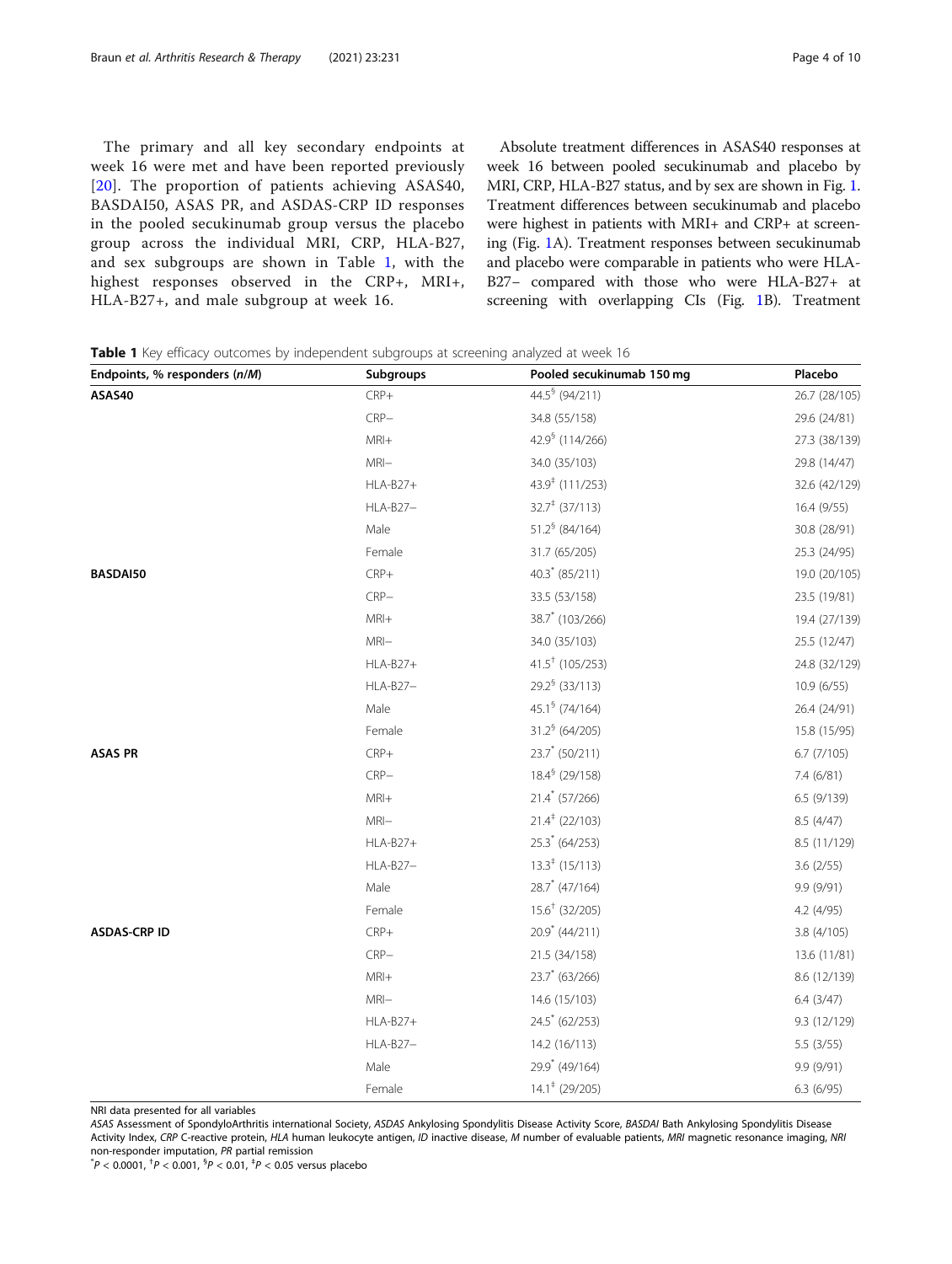<span id="page-4-0"></span>

differences between secukinumab and placebo were higher in male patients compared with female patients (Fig. 1C).

ASAS40 response at week 16 in the overall population who were CRP+/MRI+ at screening in the pooled secukinumab group was 52.3% compared with 21.8% ( $P <$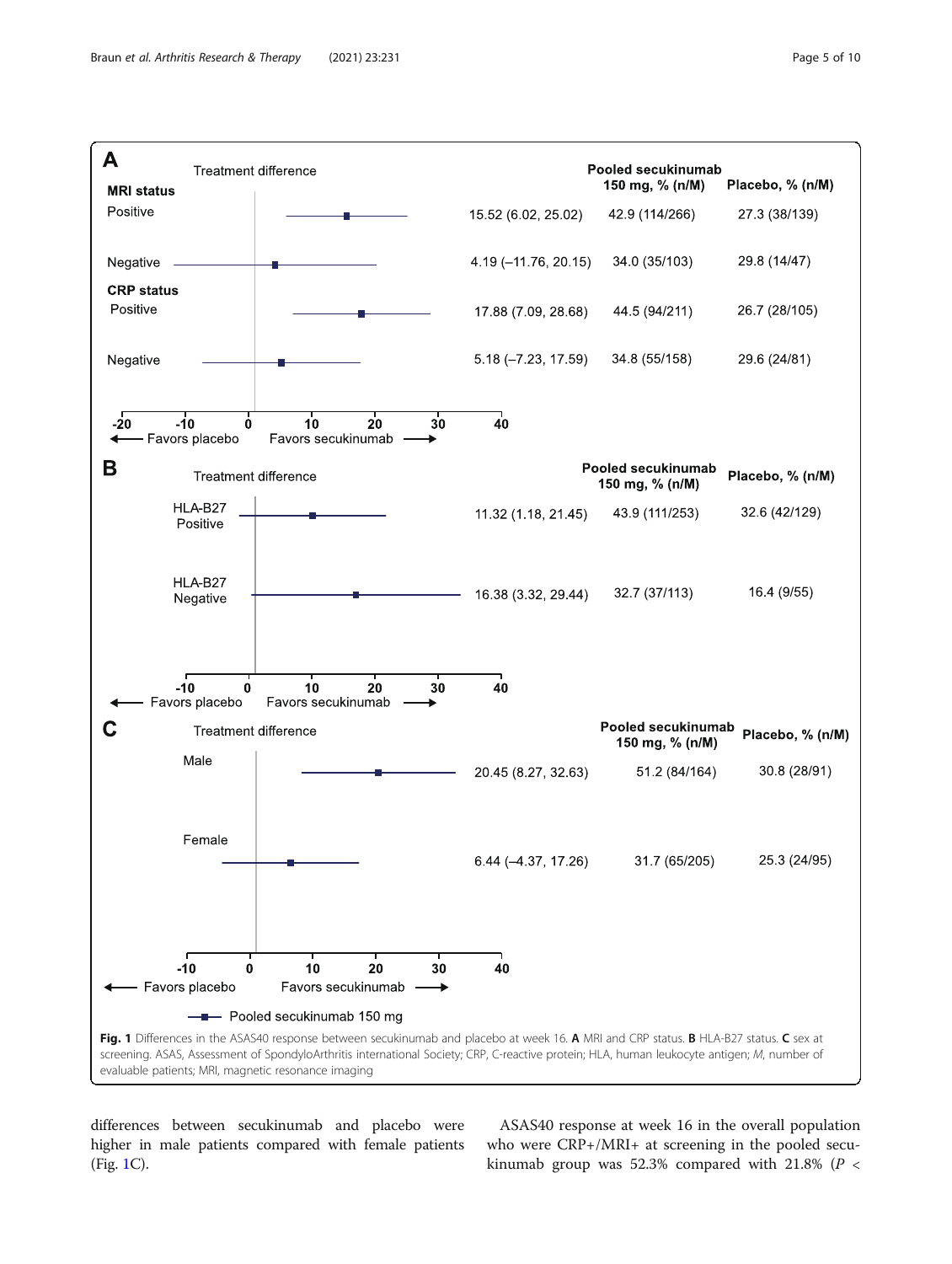0.0001) in the placebo group (Fig. 2). Corresponding response rates in the other two subgroups were 33.0% versus 29.4% (CRP+/MRI−) and 36.8% versus 31.3% (CRP −/MRI+) in the pooled secukinumab group versus the placebo group, respectively. ASAS40 response rates (pooled secukinumab versus placebo) by sex were broadly similar to the response rates observed in the overall population, with slightly lower responses in female patients (Supplement Table [S2](#page-8-0)).

ASAS PR response rates and additional outcome measures (BASDAI50 and ASDAS-CRP ID) across the three subgroups (CRP+/MRI+, CRP+/MRI−, and CRP−/MRI+) are shown in Fig. [3](#page-6-0) and Supplement Table [S3](#page-8-0), respectively, with the greatest differences between the pooled secukinumab and placebo observed in the CRP+/MRI+ subgroup across the outcome variables. The most notable treatment differences between secukinumab and placebo were observed for ASAS PR and ASDAS-CRP ID.

The mean change from baseline in BASDAI and BASFI scores at week 16 are shown in Fig. [4](#page-6-0) and Supplement Table [S3](#page-8-0), respectively, with the greatest treatment differences between the pooled secukinumab and placebo observed in the CRP+/MRI+ subgroup. The proportion of patients (male versus female) achieving ASAS40, BASDAI50, ASAS PR, and ASDAS-CRP ID responses at week 16 across all subgroups are presented in Supplement Table [S2](#page-8-0). The proportion of patients achieving ASAS40, ASAS PR, and ASDAS-CRP ID responses at week 16 in the CRP−/MRI+ subgroup by screening SIJ MRI scores (< [2](#page-7-0) or  $\geq$  2) are presented in Table 2. Those patients with a score of  $\geq 2$  consistently had higher efficacy responses to secukinumab, while responses to placebo were not affected by the baseline SIJ MRI score.

#### **Discussion**

This report of efficacy outcomes from a subgroup analysis of the PREVENT study assessed the efficacy of secukinumab in patients with nr-axSpA across important subgroups of CRP, MRI, and HLA-B27 status and in male and female patients. For the subgroup of patients with MRI+ at screening, the absolute treatment differences in the ASAS40 response between secukinumab and placebo were higher than those in the MRI− subgroup. A similar trend was observed in the CRP subgroups for the treatment differences between secukinumab and placebo in ASAS40 responses, with higher response rates noted for the  $CRP+$  ( $> 5 \text{ mg/L}$ ) subgroup compared with those for the CRP− (≤5 mg/L) subgroup.

To further explore the combined influence of MRI+ and CRP+ status, additional efficacy analyses were conducted in patients stratified at randomization based on their CRP and MRI status (CRP+/MRI+, CRP+/MRI−, and CRP−/MRI+). Secukinumab provided numerically higher response rates versus placebo across subgroups, with the greatest treatment differences between secukinumab and placebo observed for ASAS PR and ASDAS-CRP ID. Placebo responses were higher in the singlepositive subgroups (CRP+/MRI− or CRP−/MRI+) than in the double-positive subgroup (CRP+/MRI+) for ASAS40 and BASDAI50 up to week 16. Placebo responses were lower when looking at higher-hurdle endpoints such as ASAS PR and ASDAS-CRP ID in the single-positive subgroups (CRP+/MRI− or CRP−/MRI+). The definitive reasons for the high variability in placebo response cannot be speculated from the outcome of this post hoc analysis; however, this may be due to an expectation for the efficacy of biologics, particularly in



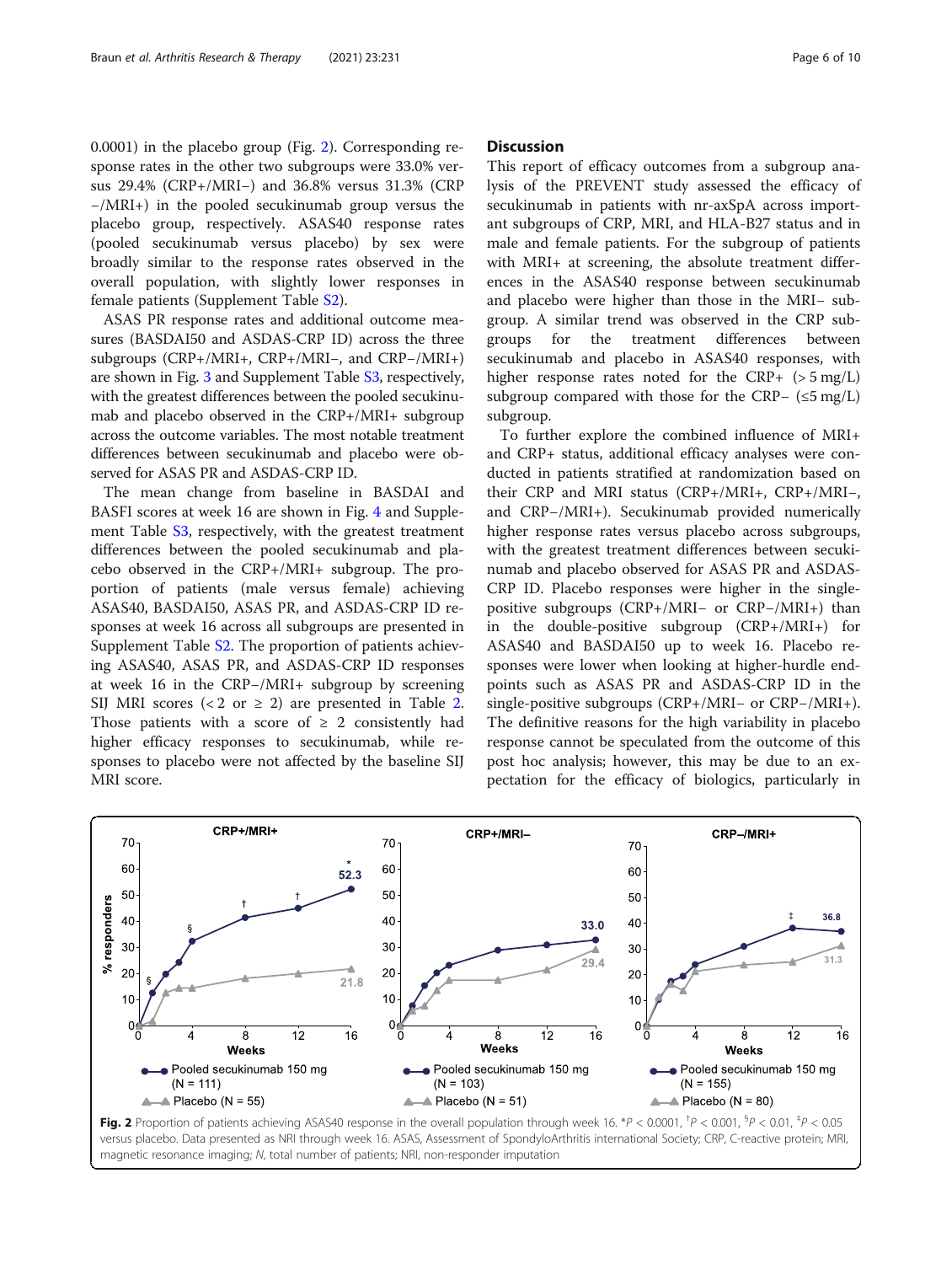<span id="page-6-0"></span>Braun et al. Arthritis Research & Therapy (2021) 23:231 Page 7 of 10



biologic-naïve patients and owing to the subjective nature of the majority of the outcome measures used in axSpA studies [[20\]](#page-9-0). As the cohort size of each treatment group was limited, data obtained from subgroup analyses for continuous outcomes (BASDAI or BASFI) may offer better interpretability compared with those for binary outcomes. Secukinumab-treated patients showed a consistent trend in terms of mean reduction in BASDAI or BASFI score across CRP/MRI subgroups over time through week 16 versus placebo.

To further validate the outcomes of these exploratory analyses in the single-positive subgroups and to better understand the data, we considered a threshold of MRI positivity. The data analysis based on screening SIJ MRI

scores (< 2 or  $\ge$  2) in patients with a CRP-/MRI+ status suggests that patients with a higher level of inflammation of the SIJs at baseline experience higher relative efficacy compared to those with lesser SIJ inflammation, while placebo responses appear unaffected. This highlights the potential need for a review of the criteria used to evaluate and score SIJ edema by MRI.

According to the ASAS-EULAR treatment guideline, either an elevated CRP or positive MRI may be taken into consideration for bDMARD therapy in patients with axSpA, irrespective of the presence or absence of radiographic sacroiliitis [\[15](#page-9-0)]. Earlier studies with TNFi in patients with nr-axSpA have shown that elevated CRP and/or a positive MRI status at baseline had a significant



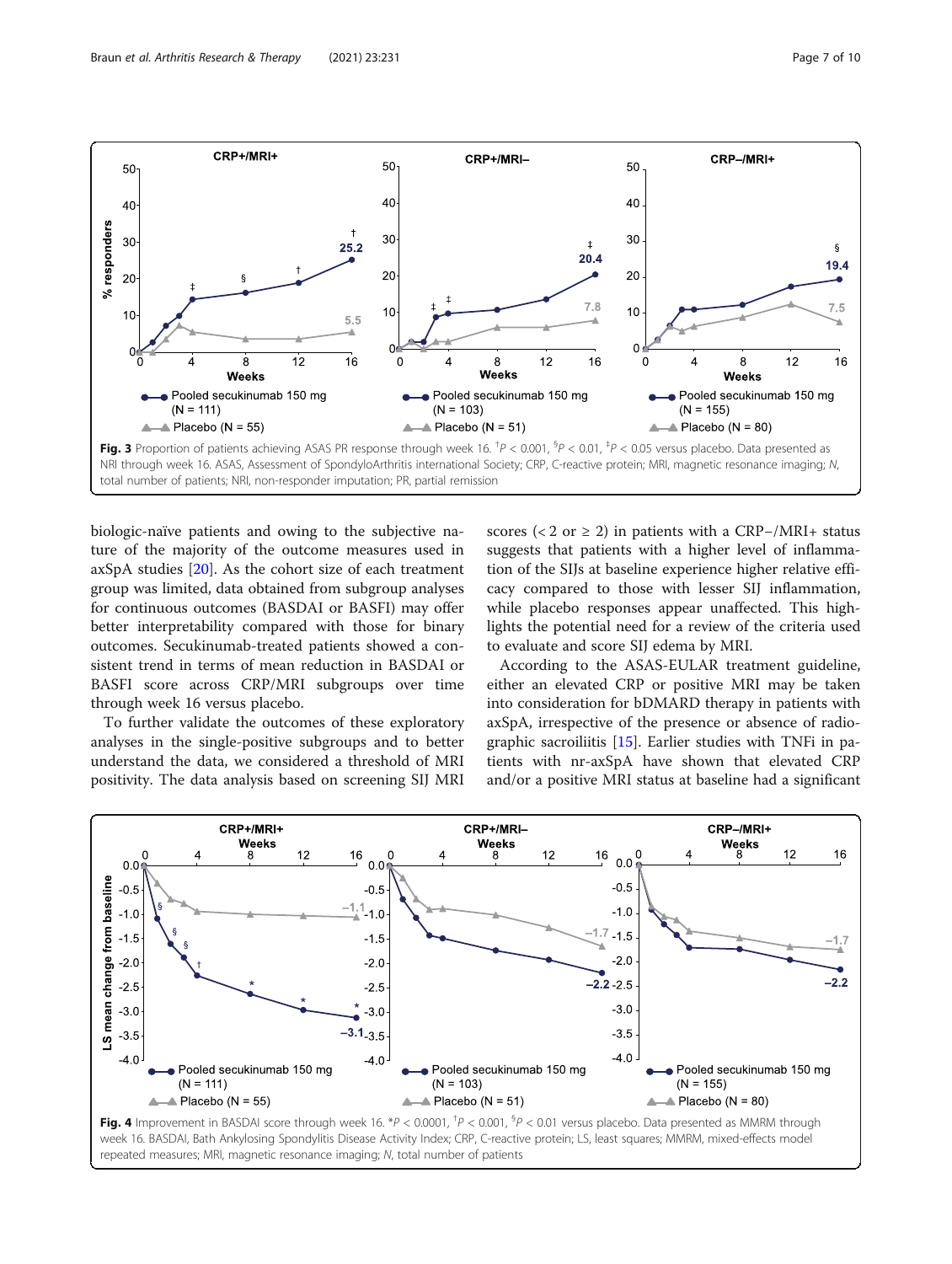<span id="page-7-0"></span>Table 2 Key efficacy outcomes at week 16 in the CRP−/MRI+ subgroup by screening SIJ MRI score

| Endpoints, % responders (n/M) | Screening SIJ MRI score | Pooled secukinumab 150 mg | Placebo      |
|-------------------------------|-------------------------|---------------------------|--------------|
| ASAS40                        | $<$ 2                   | 31.7 (26/82)              | 30.0 (12/40) |
|                               | $\geq$ 2                | 42.5 (31/73)              | 32.5 (13/40) |
| <b>ASAS PR</b>                | $<$ 2                   | 14.6 (12/82)              | 7.5(3/40)    |
|                               | $\geq$ 2                | $24.76$ (18/73)           | 7.5(3/40)    |
| ASDAS-CRP ID                  | $\lt 2$                 | 17.1 (14/82)              | 15.0 (6/40)  |
|                               | $\geq$ 2                | $30.1^{\ddagger}$ (22/73) | 12.5(5/40)   |
|                               |                         |                           |              |

NRI data presented for all variables

The total number of patients in the screening MRI score of < 2 subgroup was 82 (pooled secukinumab 150 mg) and 40 (placebo) and in the screening MRI score ≥ 2 subgroup was 73 (pooled secukinumab 150 mg) and 40 (placebo)

ASAS Assessment of SpondyloArthritis international Society, ASDAS Ankylosing Spondylitis Disease Activity Score, CRP C-reactive protein, ID inactive disease, M number of evaluable patients, MRI magnetic resonance imaging, NRI non-responder imputation, PR partial remission, SIJ sacroiliac joint

 $P < 0.01$ ,  $^{4}P < 0.05$  versus placebo

impact on treatment response rates [\[15](#page-9-0), [22,](#page-9-0) [27](#page-9-0)–[29](#page-9-0), [31](#page-9-0)]. Indeed, an elevated CRP level has been reported to be the strongest predictor and a positive MRI status, the second best predictor of treatment response to TNFi in both patients with r-axSpA and nr-axSpA [\[15,](#page-9-0) [22,](#page-9-0) [27](#page-9-0), [28,](#page-9-0) [31\]](#page-9-0). In a pooled post hoc analysis from the pivotal MEASURE 1 and 2 studies, secukinumab provided a rapid and sustained improvement over 3 years across multiple clinical domains in patients with r-axSpA or AS irrespective of baseline CRP, with a greater response to treatment reported in patients with elevated CRP [\[35](#page-9-0)]. The results from the current post hoc analysis further confirm the importance of these parameters.

The HLA-B27 status has been reported to be a predictor of response to biologic therapy in patients with axSpA. The proportion of HLA-B27 positivity in this nraxSpA population is 69%, which is slightly lower than previous studies [[21,](#page-9-0) [22,](#page-9-0) [26](#page-9-0)–[28,](#page-9-0) [31\]](#page-9-0) and interestingly, ASAS40 responses appeared independent of the HLA-B27 status in the current analysis.

Evidence from other trials suggests that female patients with axSpA derive less efficacy from biologics compared with male patients, even though the disease burden at baseline is comparable or worse in female patients compared with that in male patients [[22](#page-9-0)–[25](#page-9-0), [31](#page-9-0)]. In the current analysis, the disease burden was similar (mean baseline BASDAI score was 6.89 in males and 6.94 in females), and HLA-B27 positivity was 73% (185/ 255) in males and 66% (197/300) in females. The severity of SIJ edema by MRI was greater in males (mean baseline SIJ MRI score  $\geq$  2 was 53%) than in females (mean baseline SIJ MRI score  $\geq$  2 was 44%), indicating that males may be more prone to develop structural abnormalities in the course of the disease. While clinically meaningful efficacy was seen in both male and female patients, higher responses were consistently observed in males across all outcome measures. These results are consistent with the observations from other studies and support the recommendation for an individual

assessment of sex-independent risk factors in patients with axSpA [\[22](#page-9-0)–[25,](#page-9-0) [28](#page-9-0), [36](#page-9-0)–[38](#page-9-0)].

Limitations of these exploratory analyses included a relatively small number of patients in some of the individual subgroups. Thus, the analyses were not powered to derive definitive conclusions, but rather to explore trends as opposed to statistical analyses of significance. Therefore, the results need to be interpreted with caution. It should also be noted that > 90% of the population was TNFi-naïve and that the trial did not enroll patients with a CRP−/MRI− status. Further, the complex interaction between the factors contributing to treatment response is yet to be explored.

#### Conclusions

In summary, secukinumab improved the signs and symptoms of nr-axSpA across patient subgroups based on CRP (+/−) and/or MRI (+/−) status, HLA-B27 (+/−) status, and sex. The highest treatment differences between secukinumab and placebo were observed in patients with both elevated CRP levels and evidence of sacroiliitis on MRI, and in male patients, whereas the difference was minimal between HLA-B27 positive and negative subgroups. The results from these exploratory analyses further substantiate the primary and key secondary efficacy outcomes previously reported from the PREVENT study and provide additional evidence supporting the efficacy of secukinumab in patients with axSpA.

#### Abbreviations

ACR: American College of Rheumatology; AS: Ankylosing spondylitis; ASAS: Assessment of SpondyloArthritis international Society; ASDA S: Ankylosing Spondylitis Disease Activity Score; axSpA: Axial spondyloarthritis; BASDAI: Bath Ankylosing Spondylitis Disease Activity Index; BASFI: Bath Ankylosing Spondylitis Functional Index; bDMARDs: Biologic disease-modifying anti-rheumatic drugs; CIs: Confidence intervals; CRP: Creactive protein; EULAR: European League Against Rheumatism; HLA: Human leukocyte antigen; hsCRP: High-sensitivity CRP; ID: Inactive disease; IL: Interleukin; LD: Loading; MRI: Magnetic resonance imaging; NL: Without loading; nr-axSpA: Non-radiographic axSpA; NSAIDs: Non-steroidal antiinflammatory drugs; OMERACT: Outcome Measures in Rheumatology Clinical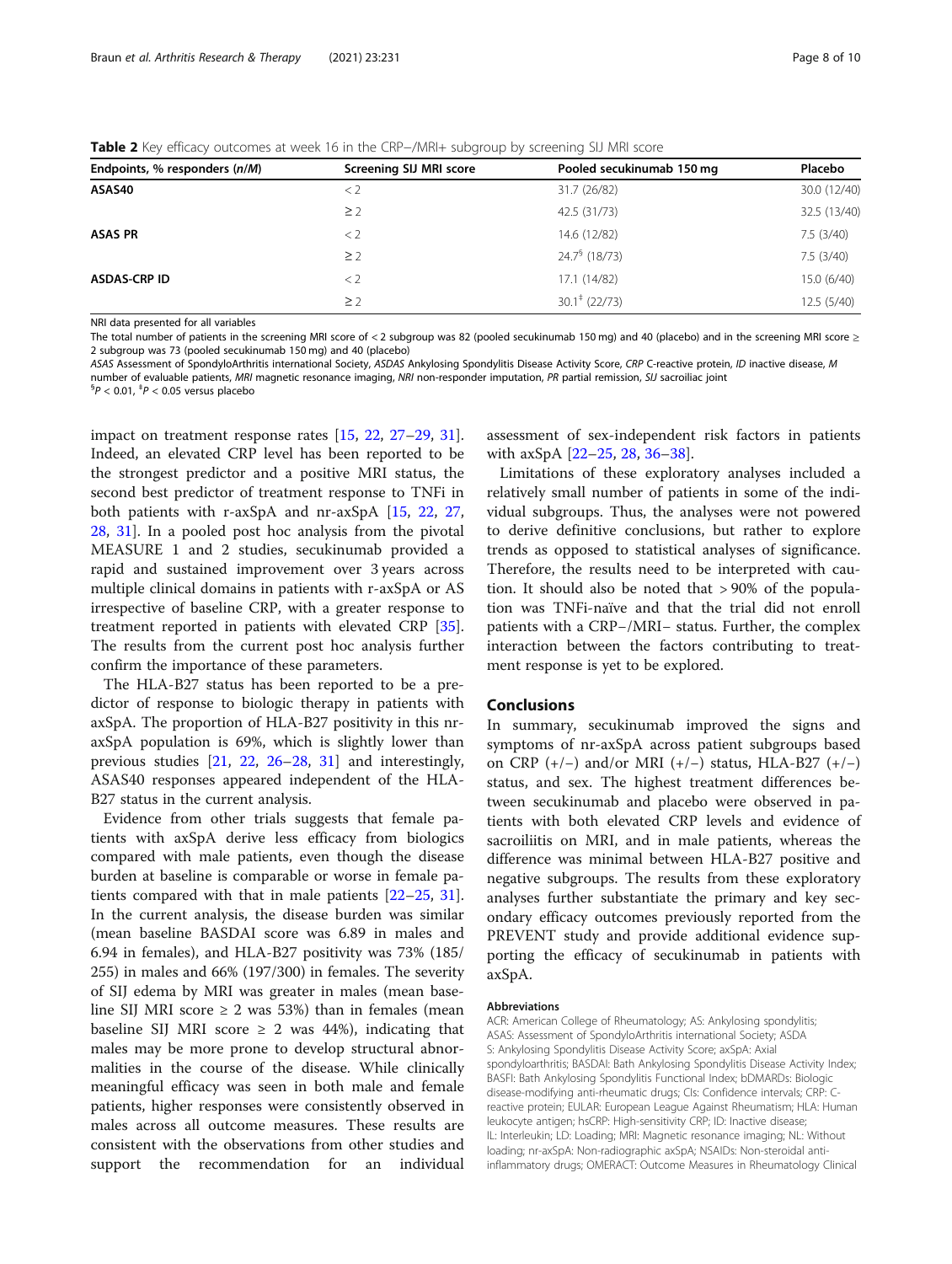<span id="page-8-0"></span>Trials; PR: Partial remission; r-axSpA: Radiographic axSpA; SAA: Spondylitis Association of America; SIJs: Sacroiliac joints; SPARTAN: Spondyloarthritis Research and Treatment Network; TNFi: Tumor necrosis factor inhibitors; ULN: Upper limit of normal

#### Supplementary Information

The online version contains supplementary material available at [https://doi.](https://doi.org/10.1186/s13075-021-02613-9) [org/10.1186/s13075-021-02613-9.](https://doi.org/10.1186/s13075-021-02613-9)

Additional file 1: Table S1. Number of patients in each subgroup. Table S2. Key efficacy endpoints by subgroups and by gender at screening analysed at Week 16. Table S3. Additional efficacy endpoints in the subgroups analysed at Week 16.

#### Acknowledgements

The authors thank the patients who participated in the study, the study investigators, and John Gallagher, Novartis Pharmaceuticals UK Limited, for the medical guidance and editorial support. HMO is supported by the National Institute for Health Research (NIHR) Leeds Biomedical Research Centre (LBRC). The views expressed are those of the authors and not necessarily those of the (UK) National Health Service (NHS), NIHR, or (UK) Department of Health. The first draft of the manuscript was written by medical writers, employed by the study sponsor (Niladri Maity and Kamalakkannan Narasimha Naidu, senior scientific writers, Novartis Healthcare Private Limited, India), under the guidance of the authors. Statistical analyses were performed by the statisticians employed by the study sponsor (Novartis Pharma AG, Basel, Switzerland).

#### Authors' contributions

Study conception and design: JB, ASW, BOP, HBR, SH, and AD. Acquisition of the data: JB, RB, HMO, LSG, FvdB, SH, HK, DP, MvdS, and AD. Analysis of the data: ASW. Interpretation of the data: JB, RB, HMO, LSG, FvdB, SH, HK, DP, MvdS, ASW, BOP, AS, HBR, SH, and AD. All authors had access to the data and critically reviewed and provided feedback on the subsequent versions for important intellectual content of the manuscript. All authors approved the final version of the manuscript to be submitted for publication and vouch for the accuracy and completeness of the data and fidelity of this report to the study protocol.

#### Funding

The study was funded by Novartis Pharma AG, Basel, Switzerland.

#### Availability of data and materials

The data sets generated during and/or analyzed at the end of the current study are not publicly available. Novartis is committed to sharing with qualified external researchers' access to patient-level data and supporting clinical documents from eligible studies. These requests are reviewed and approved based on scientific merit. All data provided are anonymized to respect the privacy of patients who have participated in the trial in line with applicable laws and regulations. The data may be requested from the corresponding author of the manuscript.

#### **Declarations**

#### Ethics approval and consent to participate

The study protocol was reviewed and approved by the independent ethics committee or institutional review board for each participating center. The study was conducted according to the International Council for Harmonization E6 Guideline for Good Clinical Practice that has its origin in the Declaration of Helsinki. Written informed consent was obtained from all participants.

#### Consent for publication

Not applicable

#### Competing interests

JB reports grant/research support from AbbVie, Amgen, BMS, Boehringer, Celgene, Celltrion, Centocor, Chugai, Medac, MSD, Mundipharma, Novartis, Pfizer, Roche, Sanofi-Aventis, and UCB; consultation fees from AbbVie,

Amgen, BMS, Boehringer, Celgene, Celltrion, Centocor, Chugai, EBEWE Pharma, Medac, MSD, Mundipharma, Novartis, Pfizer, Roche, Sanofi-Aventis, and UCB; and speakers bureau fees from AbbVie, Amgen, BMS, Boehringer, Celgene, Celltrion, Centocor, Chugai, EBEWE Pharma, Medac, MSD, Mundipharma, Novartis, Pfizer, Roche, Sanofi-Aventis, and UCB. RB reports research grants from AbbVie, MSD, and Roche; consulting fees from AbbVie, Pfizer, Roche, Bristol-Myers, Janssen, and MSD; and speakers bureau fees from Abb-Vie, Pfizer, Roche, Bristol-Myers, Janssen, MSD, and Eli Lilly. HMO reports grant/research support from Janssen and Novartis; is a consultant for AbbVie, Celgene, Janssen, Eli Lilly, Novartis, Pfizer, and UCB; and received speakers' bureau fees from AbbVie, Celgene, Janssen, Lilly, Novartis, Pfizer, and UCB. LSG reports grant/research support from UCB, AbbVie, Amgen, Novartis, and Pfizer and consulting fees from Galapagos, Eli Lilly, Janssen, Novartis, Pfizer, and UCB. FVDB reports research grants, consultancy fees, or speaker honoraria from AbbVie, BMS, Celgene, Galapagos, Janssen, Eli Lilly, Merck, Novartis, Pfizer, and UCB. SH reports consulting or speaking fees from Novartis, Merck, Janssen, Pfizer, Eli Lilly, and UCB and research grants from AbbVie, UCB, Janssen, and Merck. HK reports grant/research support from AbbVie, Asahi-Kasei, Chugai, Eisai, Mitsubishi-Tanabe, and Novartis; consulting fees from AbbVie, Boehringer, Celgene, Eli Lilly, Janssen, Novartis, Sanofi, and UCB; and received speakers' bureau fees from AbbVie, Asahi-Kasei, BMS, Chugai, Eisai, Eli Lilly, Janssen, Mitsubishi-Tanabe, Novartis, and Pfizer. DP reports research grants from AbbVie, Eli Lilly, MSD, Novartis, and Pfizer; consultation fees from Abb-Vie, BMS, Eli Lilly, MSD, Novartis, Pfizer, UCB, and Celgene; and speaker fees from AbbVie, BMS, Eli Lilly, MSD, Novartis, Pfizer, UCB, and Roche. MVDS reports grant/research support from Novartis, Eli Lilly, Boehringer Ingelheim, Janssen, and UCB; consultant fees from AbbVie, Novartis, Eli Lily, and MSD; and speaker fees from Novartis and MSD. ASW, BOP, AS, HBS, and SH are employees of Novartis and own Novartis stock. AD reports receiving honoraria for consulting or speaking for or research grants from AbbVie, Amgen, Boehringer Ingelheim, Celgene, Eli Lilly, Galapagos, GSK, Janssen, Novartis, Pfizer, and UCB.

#### Author details

1 Rheumazentrum Ruhrgebiet Herne, Ruhr-University Bochum, Bochum, Germany. <sup>2</sup>IDIVAL, Hospital University Marqués de Valdecilla, Santander, Spain. <sup>3</sup>NIHR Leeds Biomedical Research Centre, Leeds Teaching Hospitals NHS Trust and LIRMM, University of Leeds, Leeds, UK. <sup>4</sup>Department of Medicine/Rheumatology, University of California, San Francisco, San Francisco, CA, USA. <sup>5</sup>Department of Internal Medicine and Pediatrics, VIB Center for Inflammation Research, Ghent University, Ghent, Belgium. <sup>6</sup> Monash University, Melbourne, Australia. <sup>7</sup>Toho University, Tokyo, Japan.<br><sup>8</sup> Charitá Universitätemodizin, Berlin, Germany, <sup>9</sup>Denartment of Phoumato Charité Universitätsmedizin, Berlin, Germany. <sup>9</sup>Department of Rheumatology and Clinical Immunology, Amsterdam Infection & Immunity Institute, Amsterdam UMC, AMC/University of Amsterdam, Amsterdam, The Netherlands. 10Amsterdam Rheumatology and Immunology Centre (ARC), Amsterdam, The Netherlands. <sup>11</sup>Novartis Pharma AG, Basel, Switzerland. <sup>1</sup> Novartis Pharmaceuticals Corporation East Hanover USA . 13Oregon Health & Science University, Portland, USA.

#### Received: 21 June 2021 Accepted: 23 August 2021 Published online: 04 September 2021

#### References

- 1. Stolwijk C, Boonen A, van Tubergen A, Reveille JD. Epidemiology of spondyloarthritis. Rheum Dis Clin N Am. 2012;38(3):441–76. [https://doi.org/1](https://doi.org/10.1016/j.rdc.2012.09.003) [0.1016/j.rdc.2012.09.003](https://doi.org/10.1016/j.rdc.2012.09.003).
- 2. Sieper J, Poddubnyy D. Axial spondyloarthritis. Lancet. 2017;390(10089):73– 84. [https://doi.org/10.1016/S0140-6736\(16\)31591-4.](https://doi.org/10.1016/S0140-6736(16)31591-4)
- Deodhar A, Strand V, Kay J, Braun J. The term 'non-radiographic axial spondyloarthritis' is much more important to classify than to diagnose patients with axial spondyloarthritis. Ann Rheum Dis. 2016;75(5):791–4. [https://doi.org/10.1136/annrheumdis-2015-208852.](https://doi.org/10.1136/annrheumdis-2015-208852)
- 4. Lockwood MM, Gensler LS. Nonradiographic axial spondyloarthritis. Best Pract Res Clin Rheumatol. 2017;31(6):816–29. [https://doi.org/10.1016/j.berh.2](https://doi.org/10.1016/j.berh.2018.08.008) [018.08.008](https://doi.org/10.1016/j.berh.2018.08.008).
- 5. Poddubnyy D, Rudwaleit M. Early spondyloarthritis. Rheum Dis Clin N Am. 2012;38(2):387–403. <https://doi.org/10.1016/j.rdc.2012.04.007>.
- 6. Sieper J, Braun J, Dougados M, Baeten D. Axial spondyloarthritis. Nat Rev Dis Primers. 2015;1(1):15013. [https://doi.org/10.1038/nrdp.2015.13.](https://doi.org/10.1038/nrdp.2015.13)